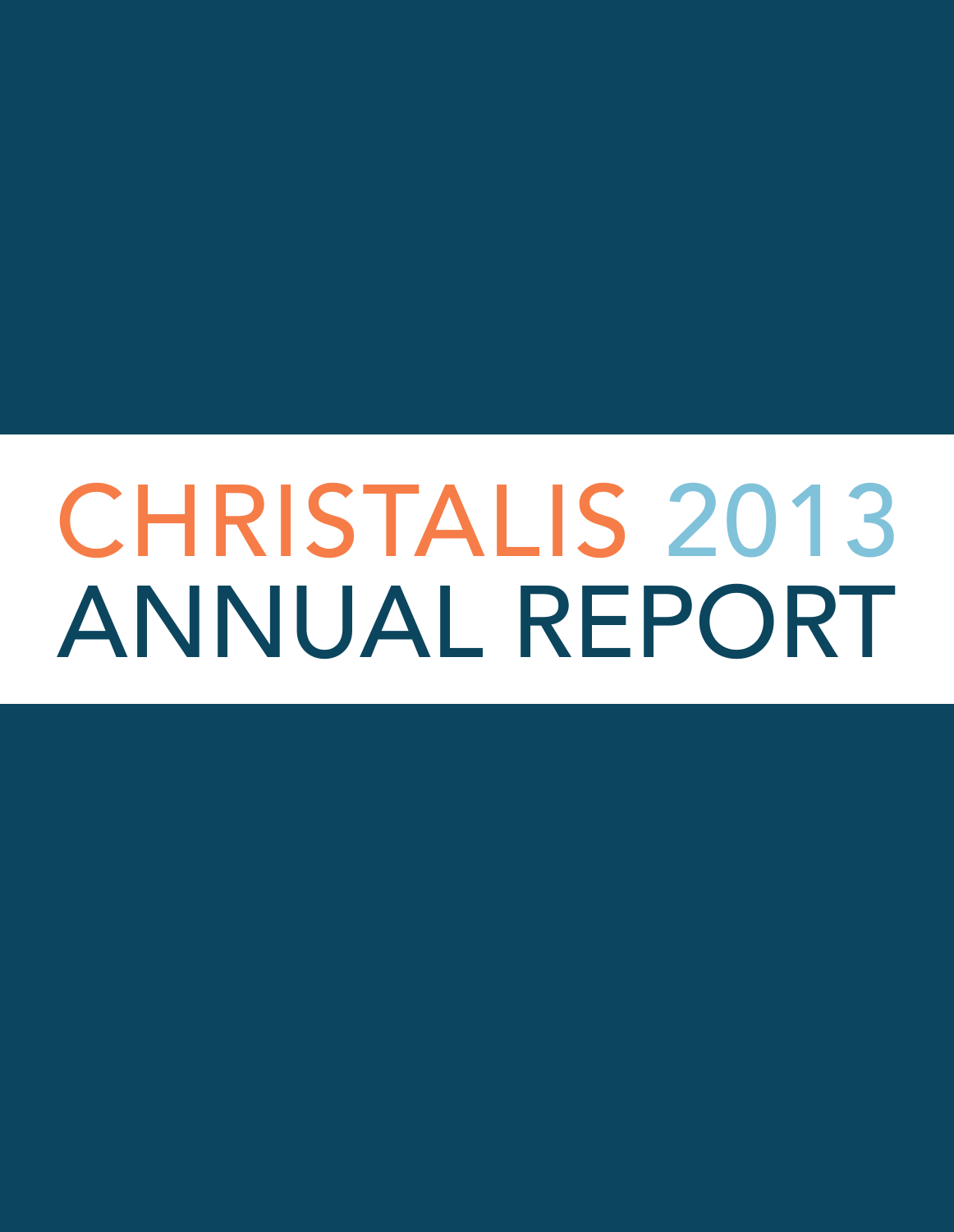### **LETTER FROM THE PRESIDEN**

Dear Family,

Thank you so much for your continued support of Christalis and our projects. We are so grateful to God for every one of our donors and sponsors. God has used you in mighty ways to help us in 2013. Without your financial support we would not be able to help our children.

We are also grateful to God for our many dedicated volunteers and board members. Every volunteer puts in about 2-8 hours of their time on a weekly basis in order to maintain our current programs. Without their hard work and dedication we would not be moving forward. Please visit our website to see a list of our leadership family.

Mother Theresa is one of my hero's. I love this quote by her "Love is not patronizing and charity isn't about pity, it is about love. Charity and love are the same" Here at Christalis this is what we feel. Our hearts are full of love for not only the children we serve but also for the ones we are longing to help. As every day passes our desire to help more children deepens. We pray that God will allow us to serve Him more in 2014.

Gratefully Yours,

Shalini David CEO & President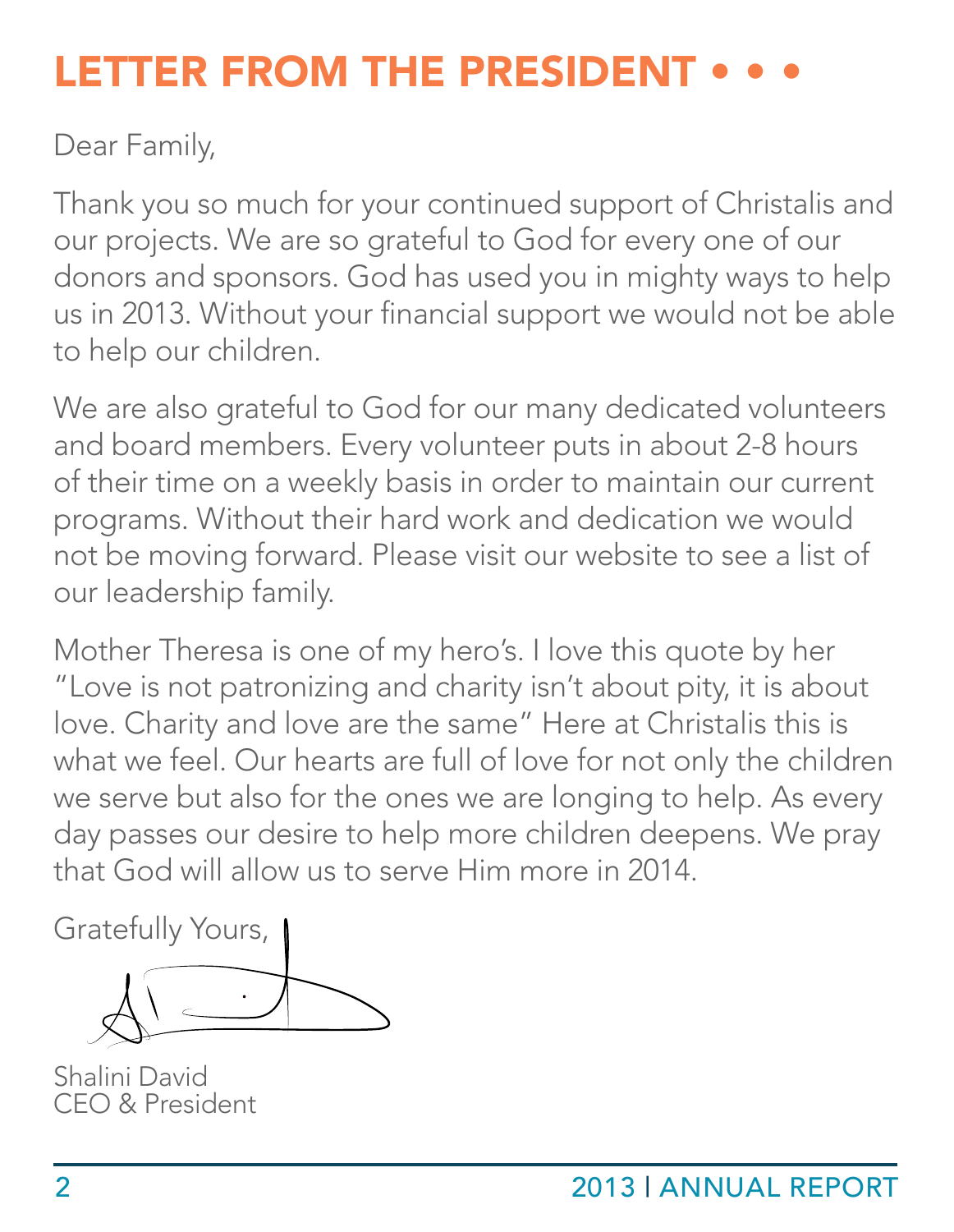### SPECIAL THANKS • •

A Very Special thank you to the following individuals and organizations:

Arlene & Manoj Paulson along with Deepa James chaired our French Market and Silent Auction. Due to their planning and execution 2013 was the first year we met all our expenses without having to borrow funds. They not only provided us with stability for the year but they showed us what we are capable of doing with God's help.

We are so grateful to Jerry Woods, Spencer White, & WGTS 91.9 for featuring our cause on their morning show and promoting the French Market & Silent Auction. They not only promoted our event, but they came out and supported us. Their kindness will never be forgotten.

Global Television Network & Mrs. Nilema Mehra have been a constant support to Christalis not only financially but also through featuring us on their network anytime we have an event or a need. Mrs. Mehra's care for us is greatly appreciated.

As always with every year there are joys and there are sorrows and for 2013 our saddest loss was the passing of Mr. David Slade the founder of the SladeChild Foundation. SladeChild foundation has been supporting Christalis since 2012. Their grant provides for part of our food costs for the Christalis Home. David Slade was an amazing man who sacrificed his life to provide basic needs for children all over this world.



*"Do whatever you can do to help. Don't just talk about it, do it!" - David Slade*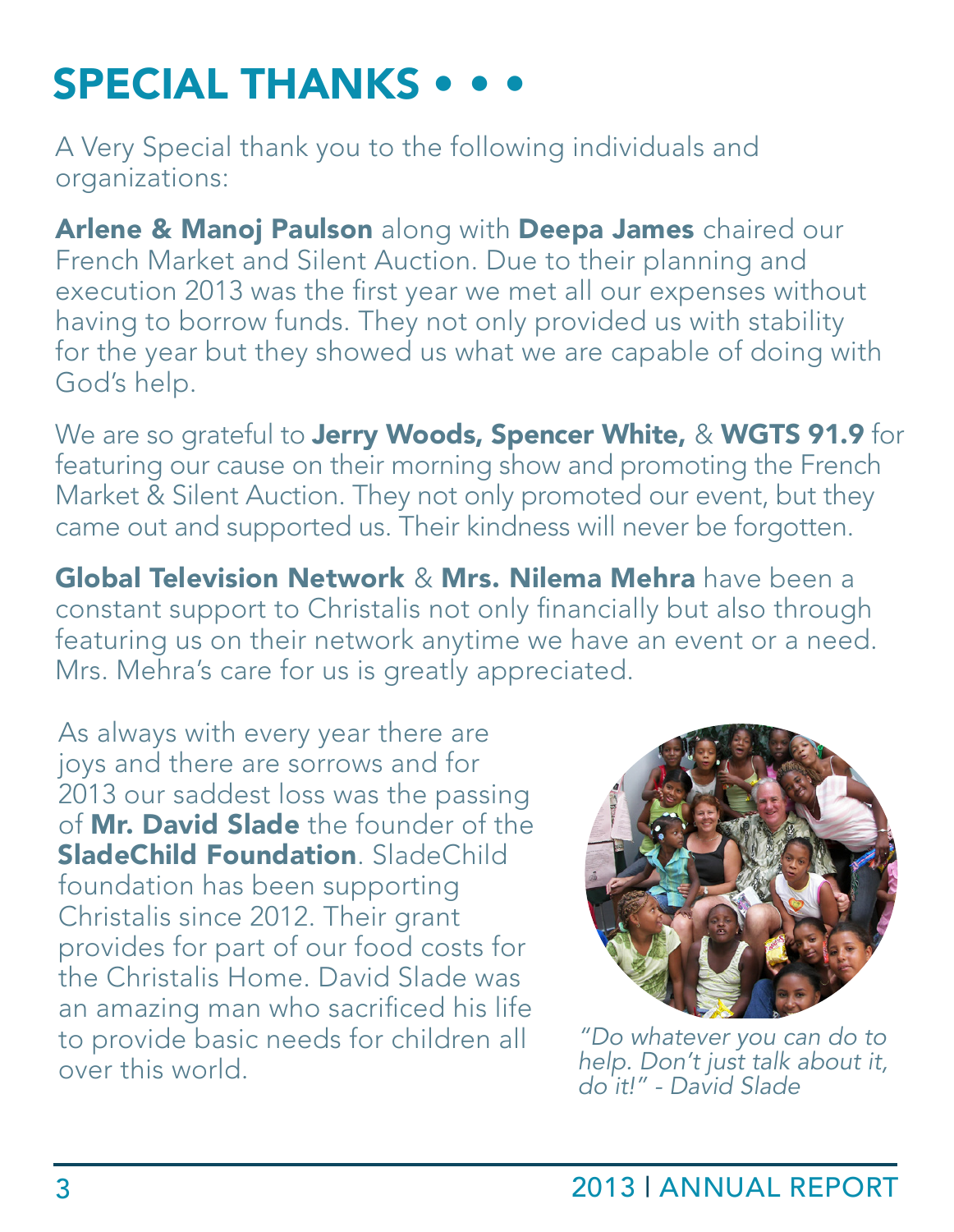### **FINANCIALS •**



\*Fundraising and Admin cost covered by Board Members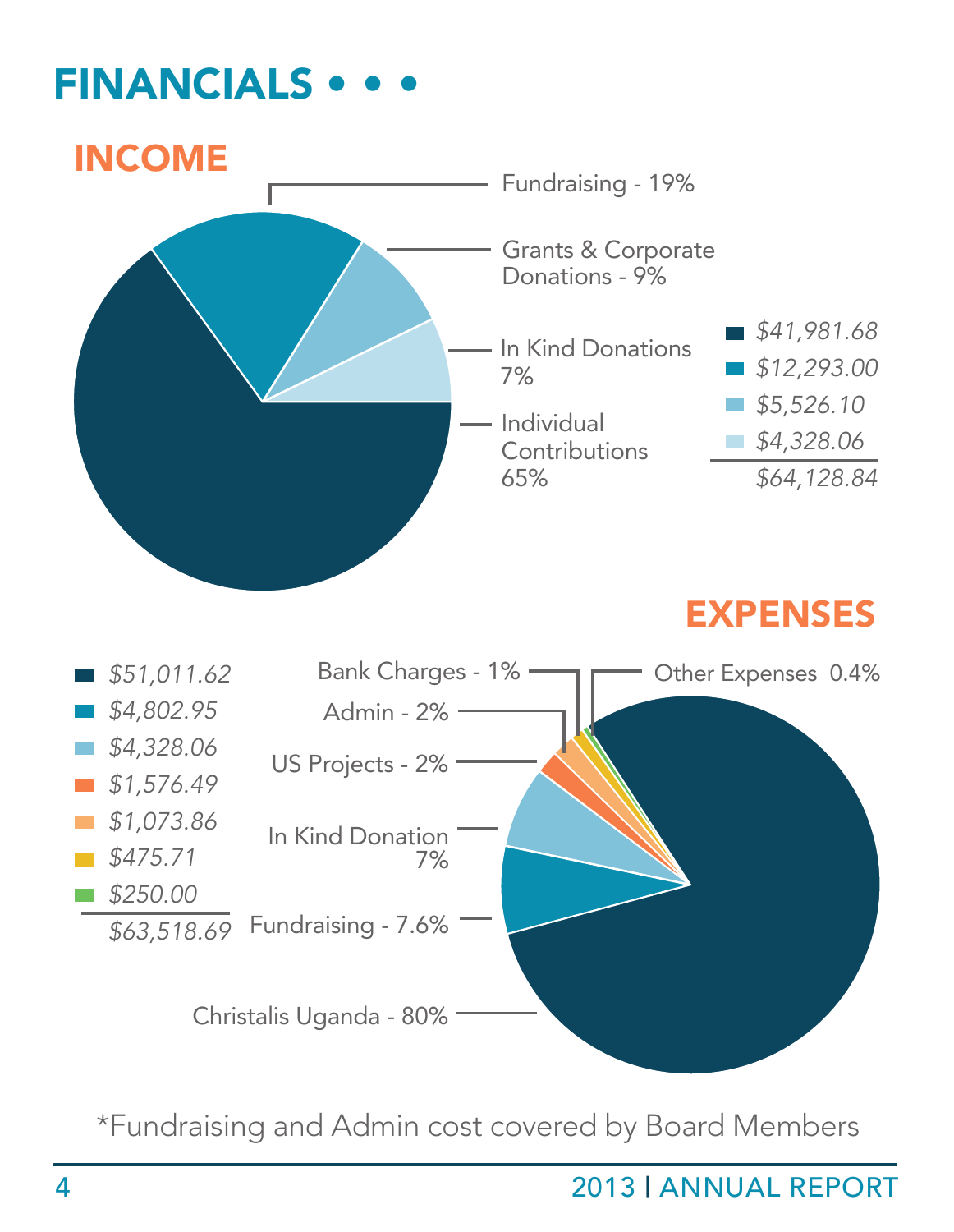# UGANDA

# CHRISTALIS HOME

We provided a home with a family atmosphere, basic needs and opportunities to succeed to 29 children this year. Our children enjoyed 3 parties, christmas gifts, and a special shipment of books, book bags and shoes.

**Our Garden:** It is our desire that our home will one day be self-sufficient. Our children in the home have been helping cultivate our land during their breaks from school. We have 4.75 Acres in Rugandabara. The maize that was produced lasted for six months. In 2013 we built a small two room store house for shelter and supplies.

# Our children ranged from 1-23yrs

College: 1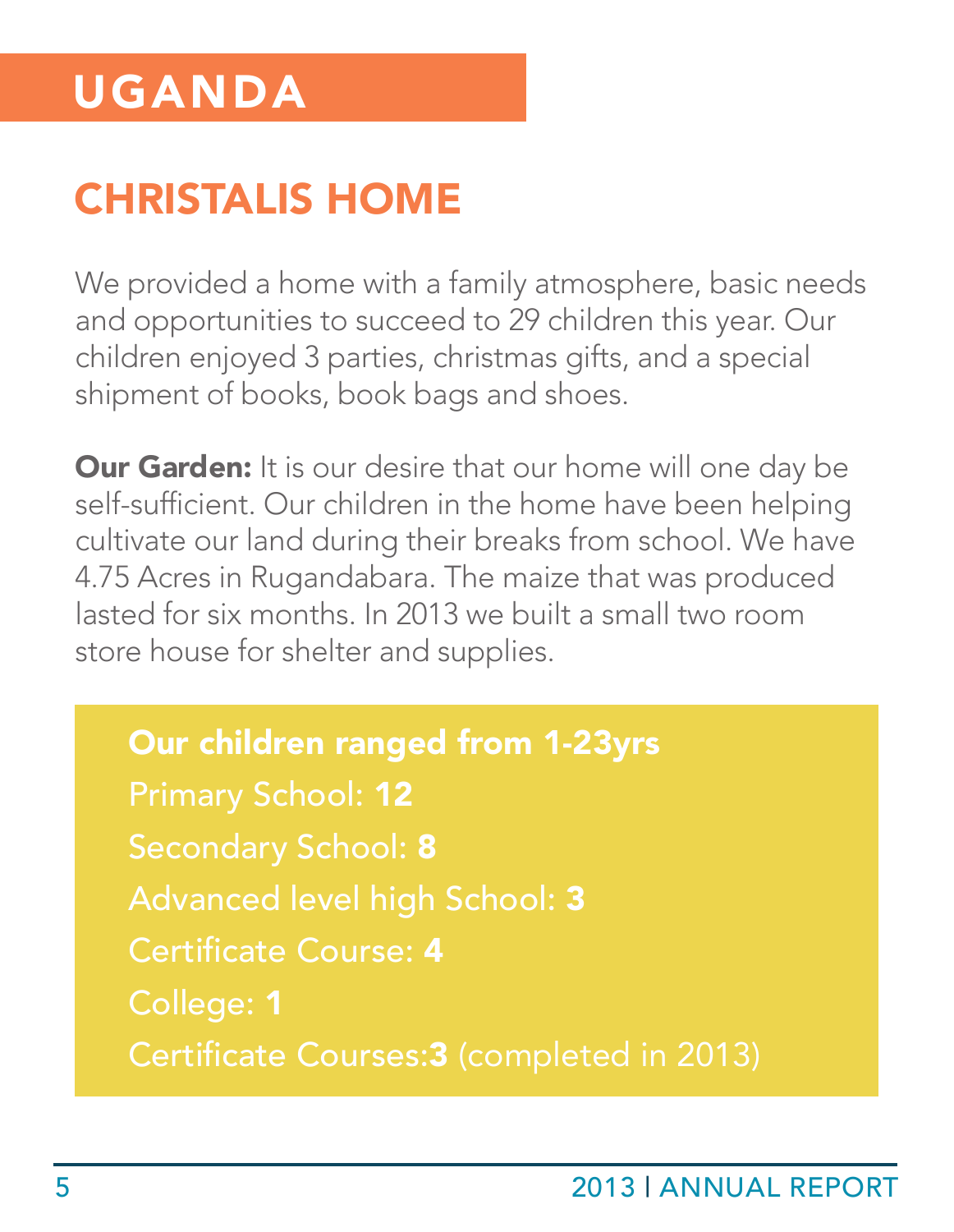

Masereka Kibenze completed a 2 year certificate course in tourism & hotel management. Kibenze, an orphan, was brought to our home at the age of 15, by his school teacher who knew of his medical/psychological challenges. Kibenze's success is due to the support of our family and his sponsor Mr. Paul **Allen,** who has supported him emotionally, financially and spiritually.



Kabugho Melvin (22yrs) is our first girl to get married. Melvin came to us at 14 years when her mother passed away, and her ill father was unable to care for her and her siblings. Melvin has been able to move forward by completing a one year accounting course and achieving her goals. We are so grateful to Mrs. Spence **Iyadurai** for not only supporting Melvin for the past 7.5 years but for taking a genuine interest in staying connected with her and providing her with all her wishes.



Kahambu Delilah (21yrs) came to the Christalis home in 2012 with her three young children. Delilah's husband had recently abandoned her and their children and being an orphan herself, she had no extended family to rely on. At the Christalis home, Delilah completed a tailoring course in 2013. She currently lives and works as a cook in our home. Her long term goal is to have the finances and skills needed to leave our home and support her family.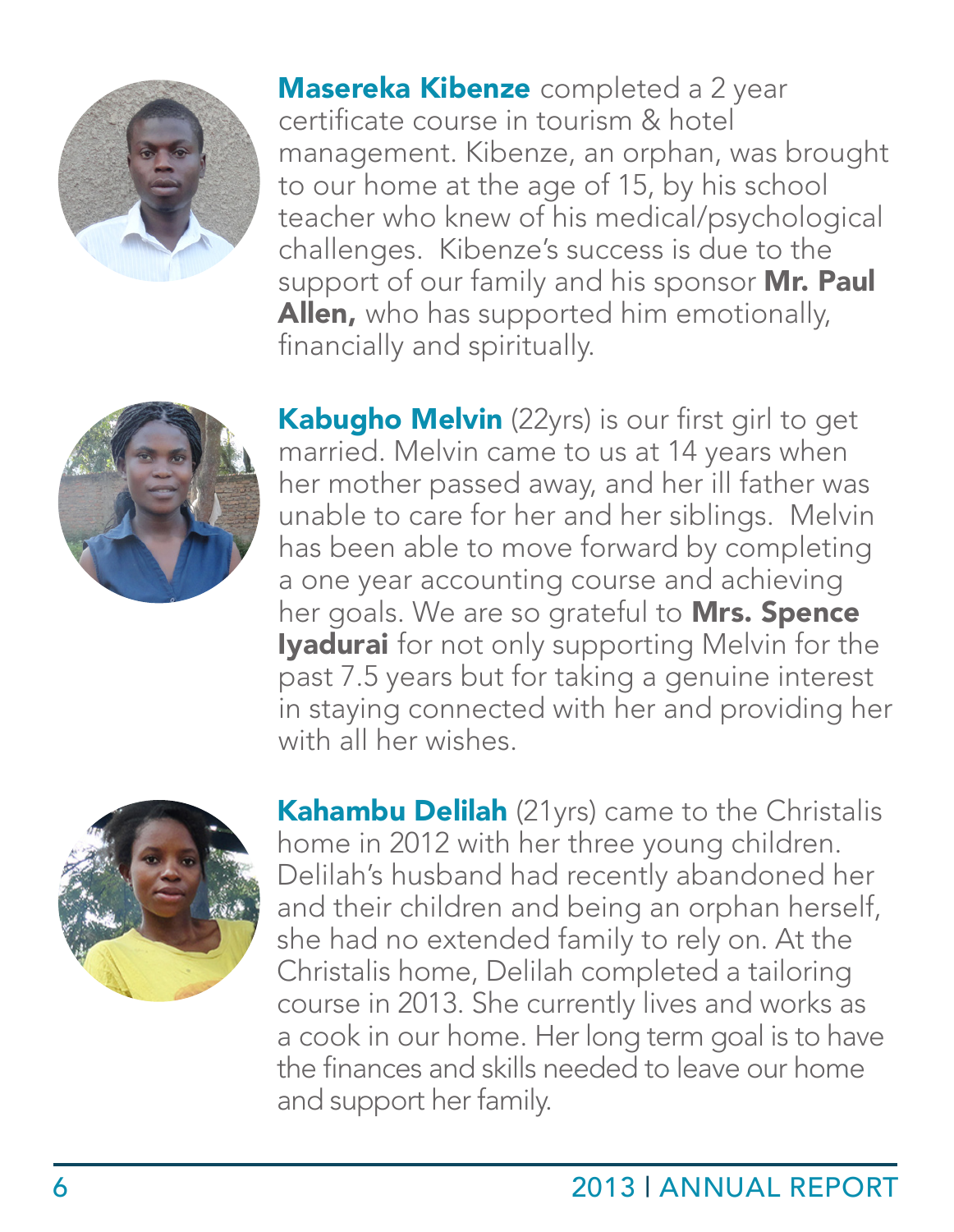# UGANDA

### ASSISTANCE PROGRAM

39 children were provided tuition, books, uniforms, school shoes and other basic needs.

2013 was the first time we were able to provide Christmas gifts to the children in this program. We also provided new tennis shoes for the children in this program.

**Milestones** 

**Asingya Harriet's** (17yrs) father died while she was very young and her mother works as a sweeper in her local church. Asingya's brother also passed away and left his two young children in the care of her mother. Asingya's mother was unable to pay for Asingya's tuition because

she had to provide for the entire family on her meager salary. Asingya's mother came to Christalis for assistance and we were able to provide funds for Asingya to finish high school. Currently Asingya is taking a tailoring class so that she can support her family.

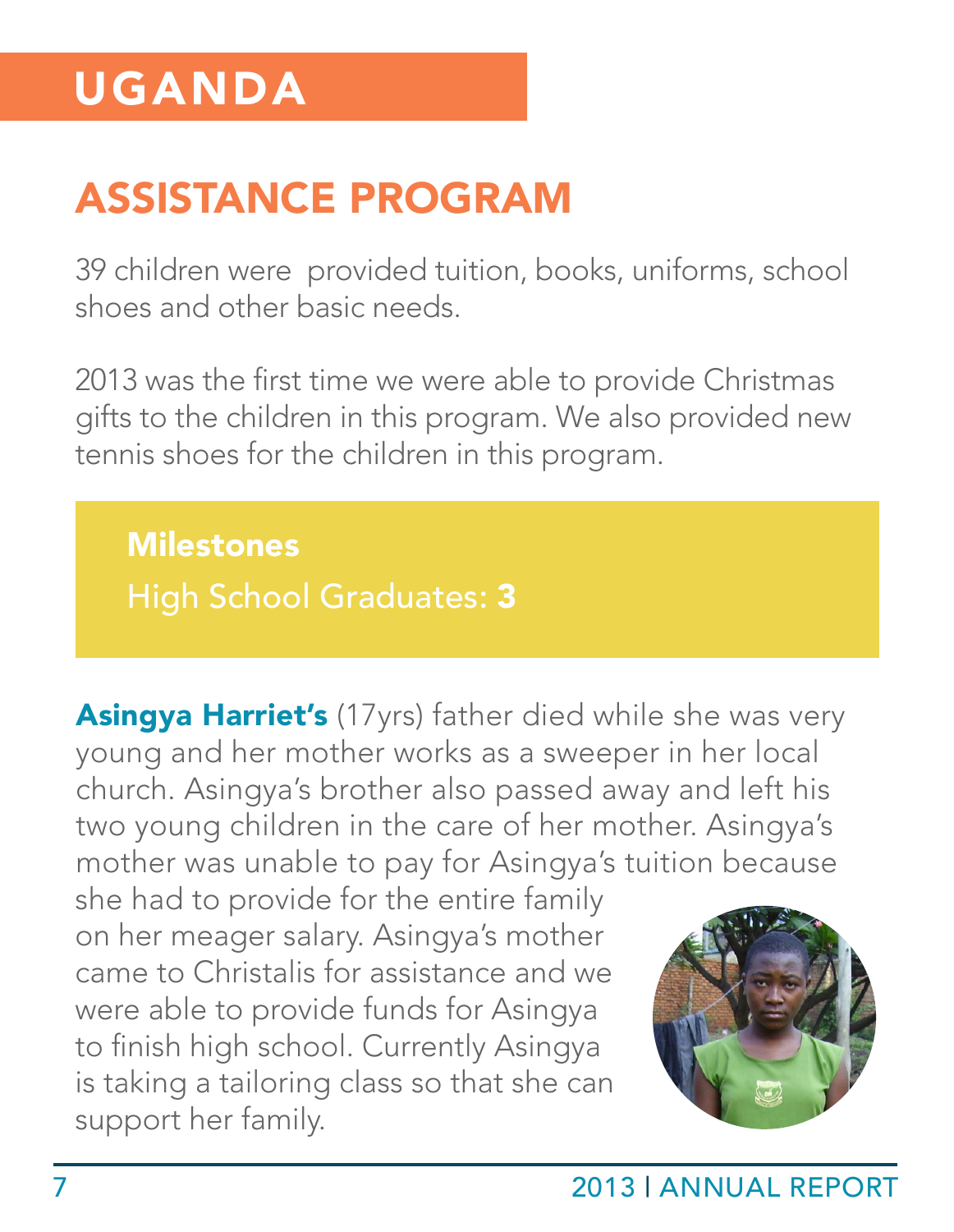# UGANDA

### MEAL PROGRAM

Two out of five children are malnourished in Uganda. *USA AID (2010)The Analysis of the nutrition situation in Uganda.* At the Christalis home, we feed a total of 45-50 children everyday. 10-15 of these children do not live in our home. We provide nutritious meals that include proteins, carbs and vegetables. We also provide milk for all the younger children. This was the first year we were able to provide Christmas gifts for all the children in this program as well.

**Muhindo Brenda's** parents passed away and was being cared for by her grandfather. She didn't attend school because her grandfather couldn't afford to pay the tuition. A family friend took Muhindo, but was too poor to provide her food. During lunch time, Muhindo would sit under the

tree at school while others went home for lunch. One of our children at the Christalis home realized what was happening and invited her home for lunch. Through the Christalis meal program, Muhindo is able to have lunch every day while attending school.

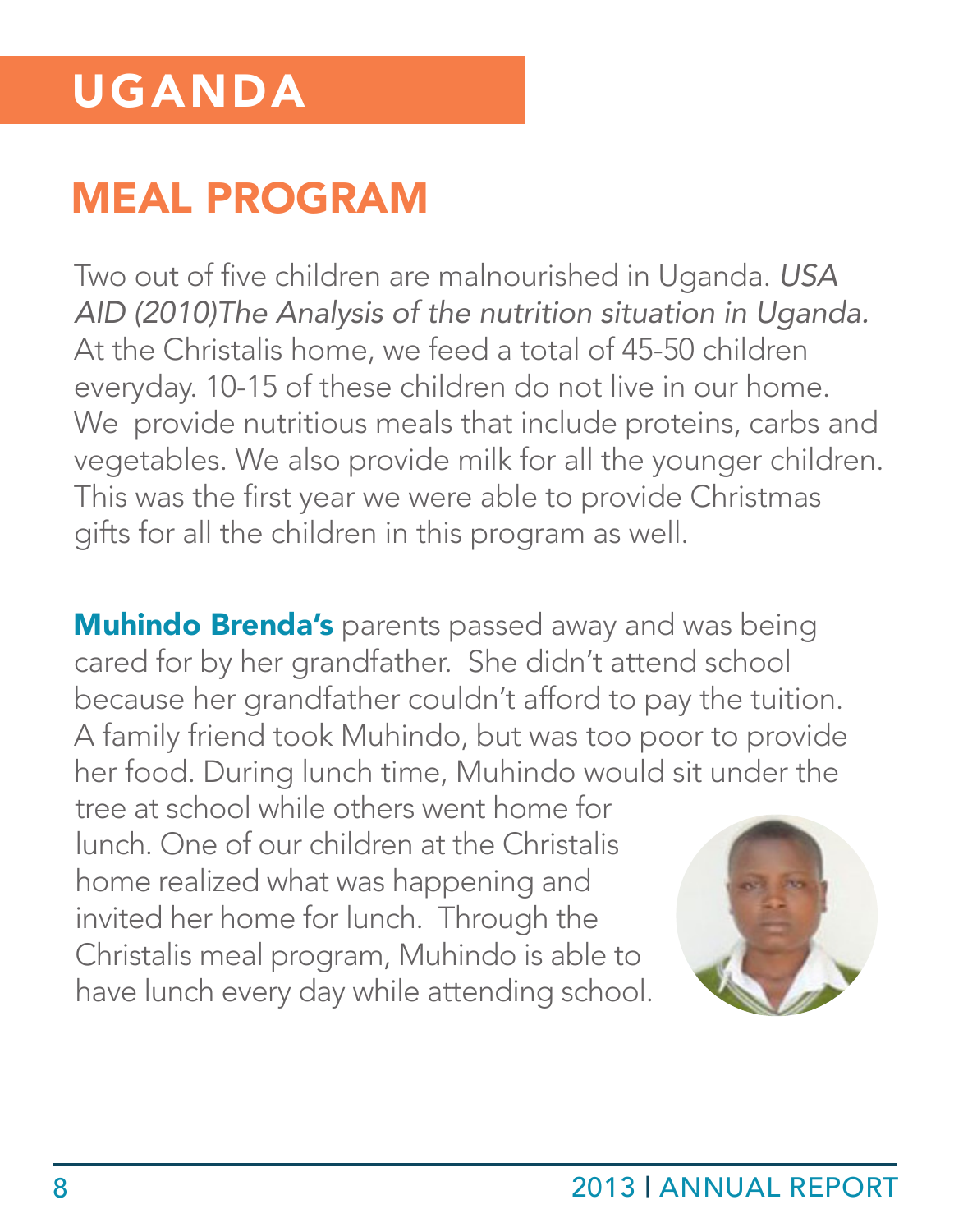# LILLY'S GIFT

Provided 400 Christmas gifts to 175 children in the following programs:

#### Dream Academy

Serves children who have at least 1 parent who is incarcerated.



#### Baltimore City Welfare Program

We provided gifts to the children whose families are on complete welfare. (No pictures due to confidentiality)

#### UB CFCC Truancy Court Program

Children who are in the Truancy Court System (No pictures due to confidentiality)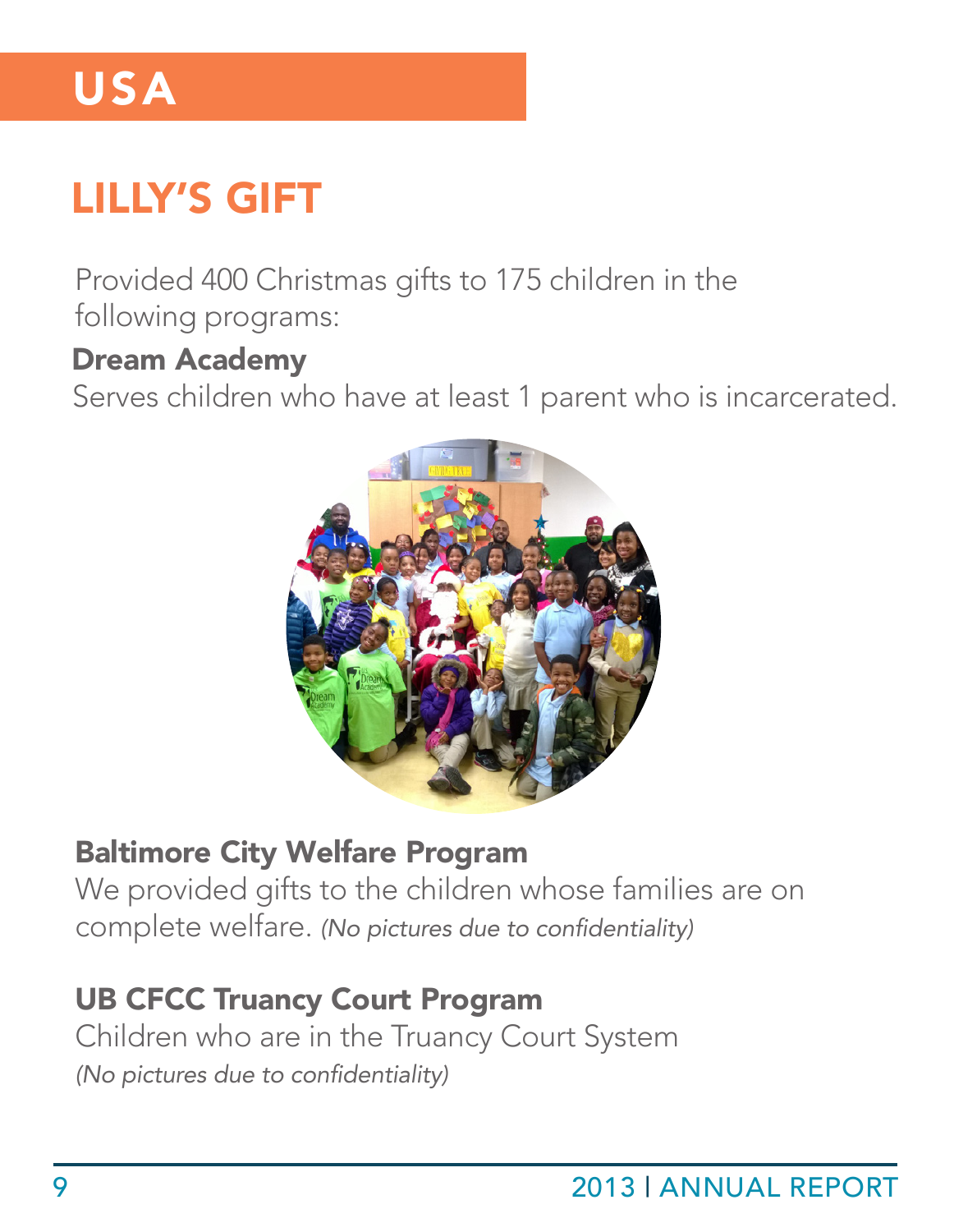### DEVELOPMENT • • •

#### French Market and Silent Auction

This was our first big fundraiser. Activities included French food, flowers, entertainment, crafts, juggling shows, facepainting, caricatures, music and a silent auction. Attendants bid on coveted items such as a Disney World vacations, flying lessons, and flat screen TVs. Everyone had a fantastic time and over \$8,000 was raised.



#### Southern Asian SDA Church:

Featured us during World Orphans Day, we were able to show a short presentation on our Home and the members donated generously.

Other smaller fundraisers included Events Rentals, Poker Tournament, Good Search & Amazon Smile.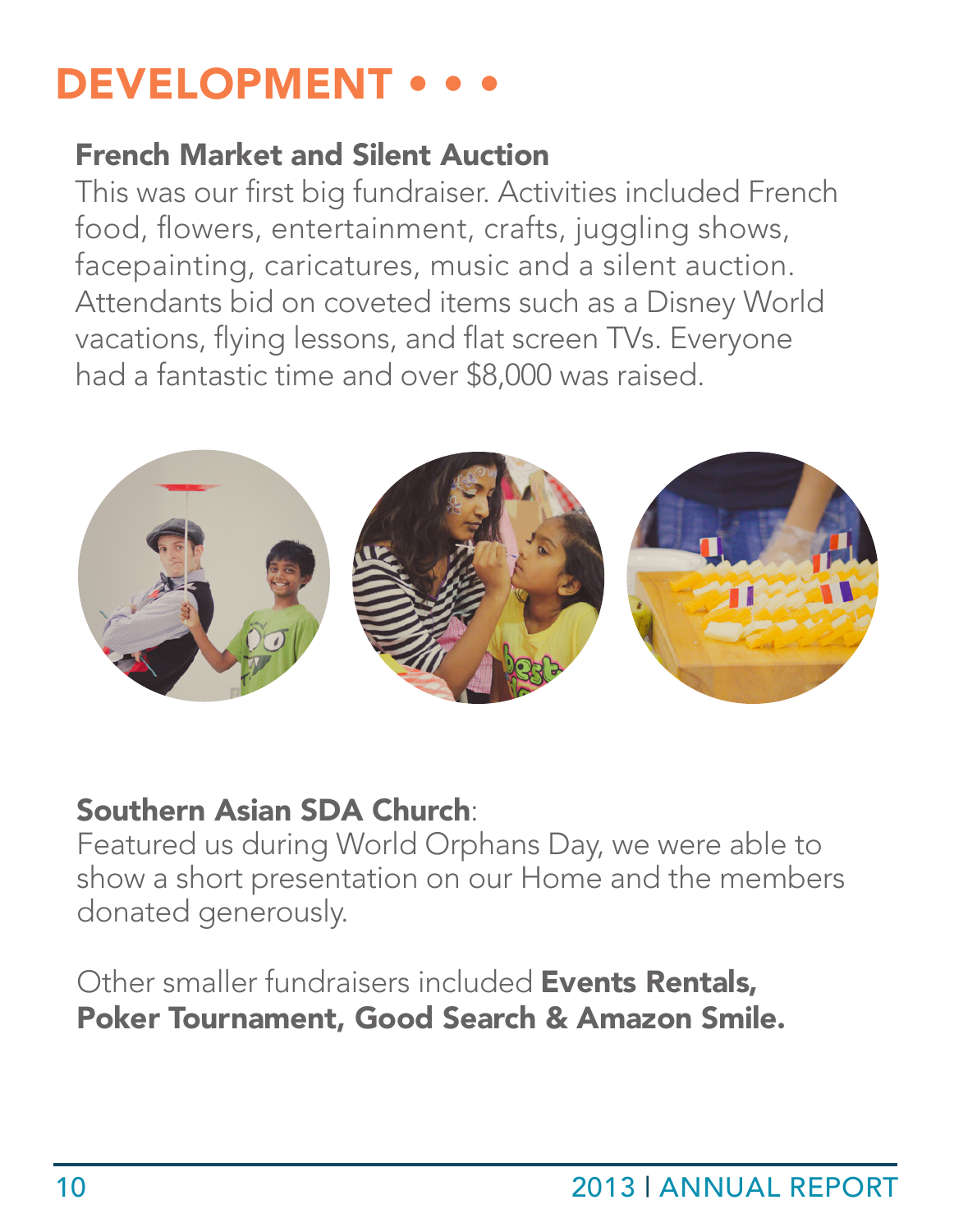### **GOALS FOR 2014 •**

#### 1) To build a home

We have been renting a home for the past 8 years. We would like to build a home that houses 40 children and staff along with office space for the managers of our programs.

#### 2) Give the gift of education

We would like to increase the service of our Assistance program to 50 children by enlisting 20 more sponsors.

#### 3) Transportation

We would like to purchase a 4 wheel drive truck to transport groceries, children, and staff to school, the garden and other activities.

#### 4) Christmas Cheer

We would like to provide Christmas gifts to 200 children in need.